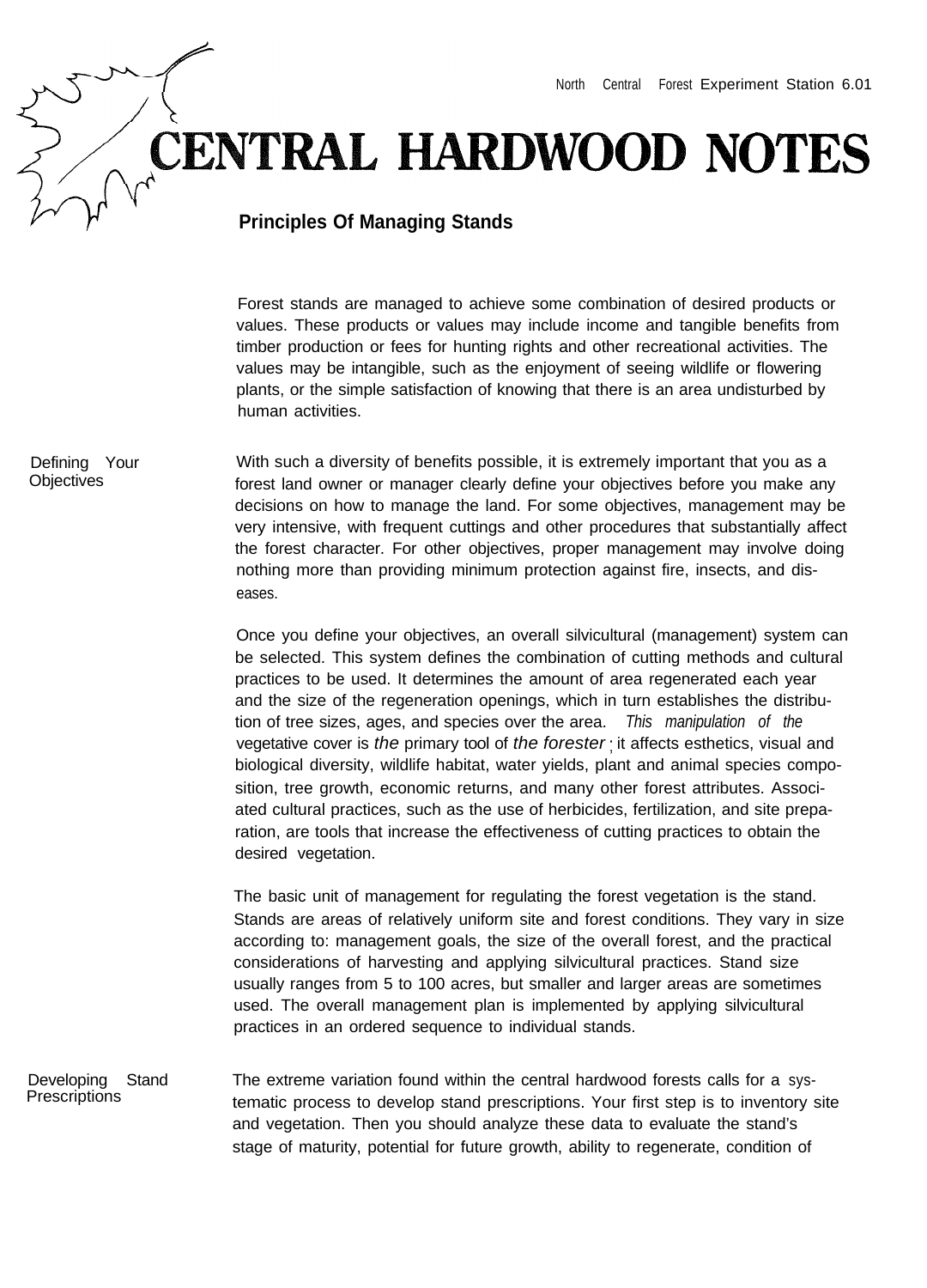wildlife habitat, and similar factors. After you consider alternatives for the particular site and stand, you should develop a prescription to move this stand toward the overall goals for the property, taking into account the resources available to implement chosen actions.

Stand Management Some of the more important stand management goals are:

Goals

1. Establish regeneration. For long-term forest development, establishing desir-

- able regeneration is one of the most critical management tasks. Harvested trees and trees with low potential value should be replaced with desirable species suited to the site and goals of the landowner.
- 2. *Control* species. Species composition determines the value produced, in terms of timber value, food and habitat value for wildlife, and scenic value. Species composition also determines growth potential since certain species grow faster than others.
- 3. *Control density.* Stand growth and yield and timing of yield are determined in large measure by stand density. In dense stands, individual trees grow slowly, harvests are delayed, economic returns are reduced, and trees with poor vigor are more susceptible to insect and disease damage. Such stands offer little vegetative cover or food for ground nesting birds or browsing animals. In stands that are too open, total yields may be reduced and individual tree quality is often poor because of bole branches and other defects. Mast and fruit production for wildlife may be very low in open stands.
- 4. Reduce losses to *insects, diseases, and* fire. The best way to reduce insect and disease losses is through timely application of silvicultural treatments. Providing adequate growing space, maintaining desirable species mixtures, and creating fire lanes are examples of management actions you can take to reduce losses.
- 5. *Enhance nontimber* value. The quality and quantity of nontimber benefits can be positively affected by stand management practices. Dead snags and den trees can be protected to increase the number of cavity-nesting birds and animals, minimum disturbance zones can be identified, and harvest cuts can be distributed in time and space to assure consistent wildlife habitat. Nontimber values can often be enhanced with little or no loss of timber production.

Achieving Stand Management Goals You achieve goals through regeneration cuttings and intermediate stand management practices. The regeneration cuttings determine the potential stand production as well as the organization of the vegetative cover over the whole forest. Through the regeneration practices you establish the potential for the property to provide the long-term goals of the owner/manager.

> Intermediate management practices, (sometimes called forest improvement practices), are applied to ensure the survival and increase the growth of desired species, to reduce the time to harvest, to improve the quality of future harvests, to improve tree vigor, to enhance wildlife food or cover, etc. In the managed forest,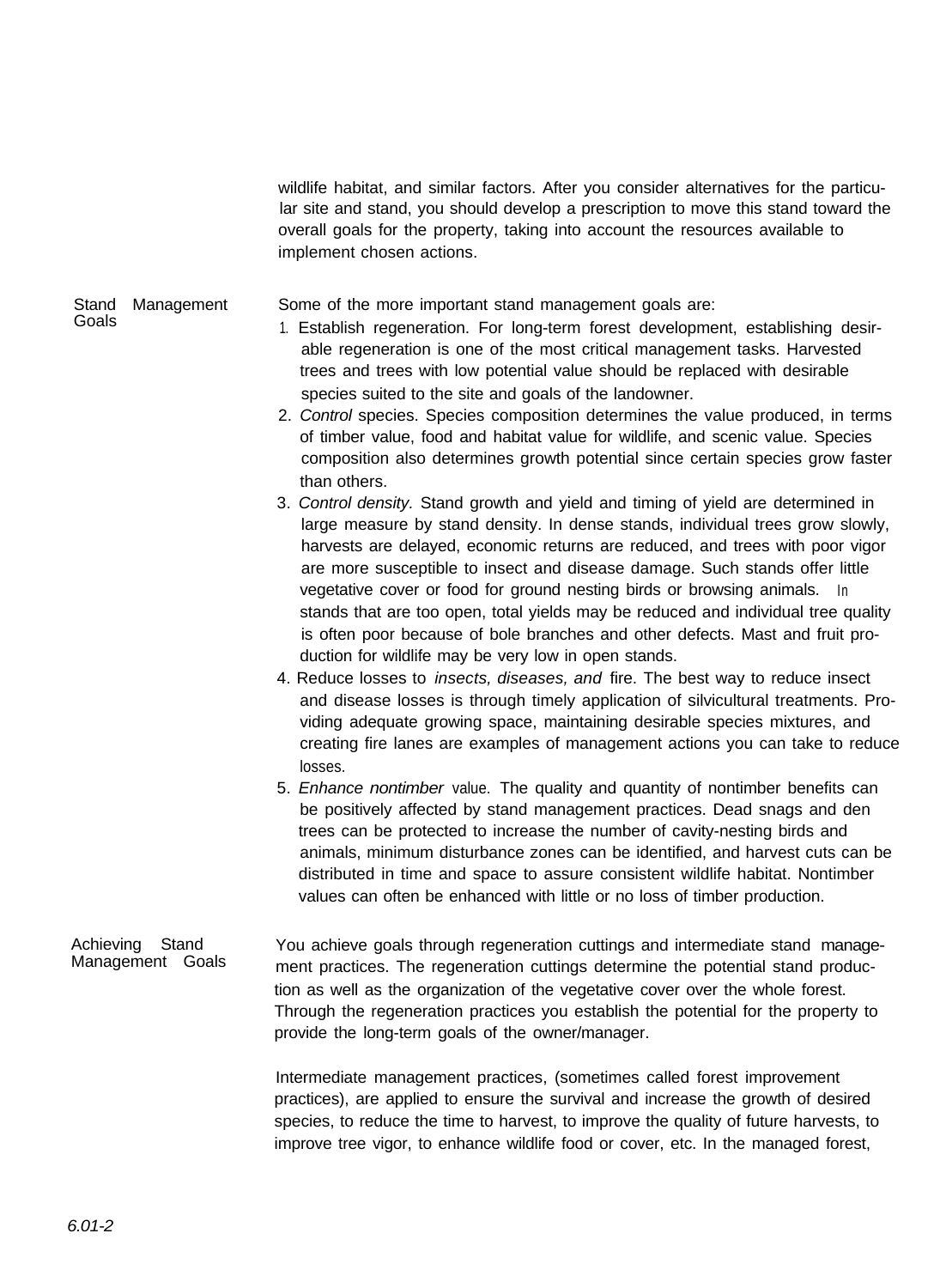the extent of these practices determines how much of the potential established by regeneration practices will be realized. Previously mismanaged forests can be made more productive through timely application of intermediate management practices.

## Regeneration **Considerations**

It is usually not difficult to obtain natural regeneration in central hardwood forests. New tree seedlings will usually become established after any type of harvesting or natural stand disturbance, except where dense understories of undesirable trees, shrubs, and herbaceous species are present. On the other hand, establishing a particular species can be difficult.

Dense understories of undesirable vegetation will prevent establishment of desirable tree species. Newly germinated tree seedlings cannot compete with established vegetation for light, soil moisture, and nutrients. If undesirable understory vegetation is too dense, control measures may be needed. Herbicides provide the most efficient and effective means of control, but uprooting of woody vegetation with the blade of a tractor or during logging may also be effective.

The cutting method selected for regeneration has a major impact on the species regenerated. A key silvical characteristic is shade tolerance, the capacity of a species to survive and grow in shade. Very tolerant species will survive in deep shade, whereas very intolerant species require full sunlight. There are many species with intermediate shade tolerance. Generally, the more shade-tolerant species can become established beneath the canopies of the intolerant species and will replace them in undisturbed stands. But the most intolerant species will not develop in the shade of other trees.

There are five commonly-used regeneration cutting methods: individual tree selection, group selection, shelterwood, seed tree, and clearcut. Each is an orderly procedure to harvest mature stands and to create microclimates favorable to the desired species or, conversely, unfavorable to unwanted species. The methods differ in the amount of canopy removed and the resulting degree of exposure of the forest floor to sunlight. Essentially, each method simulates various kinds of natural disturbances. All regeneration methods can be used in central hardwood forests.

With the individual tree selection method, relatively few trees are harvested at one time, resulting in continuous shade on the forest floor. So it is useful only for tolerant and very tolerant tree species such as sugar maple and beech. Since very valuable, less tolerant species such as red and white oak, black walnut, black cherry, and others cannot be regenerated by this method, it is seldom recommended for timber production. However, selection forests appear natural and relatively undisturbed and often are preferred where esthetic and recreation values are highest. Their interspersed crown levels also provide excellent habitat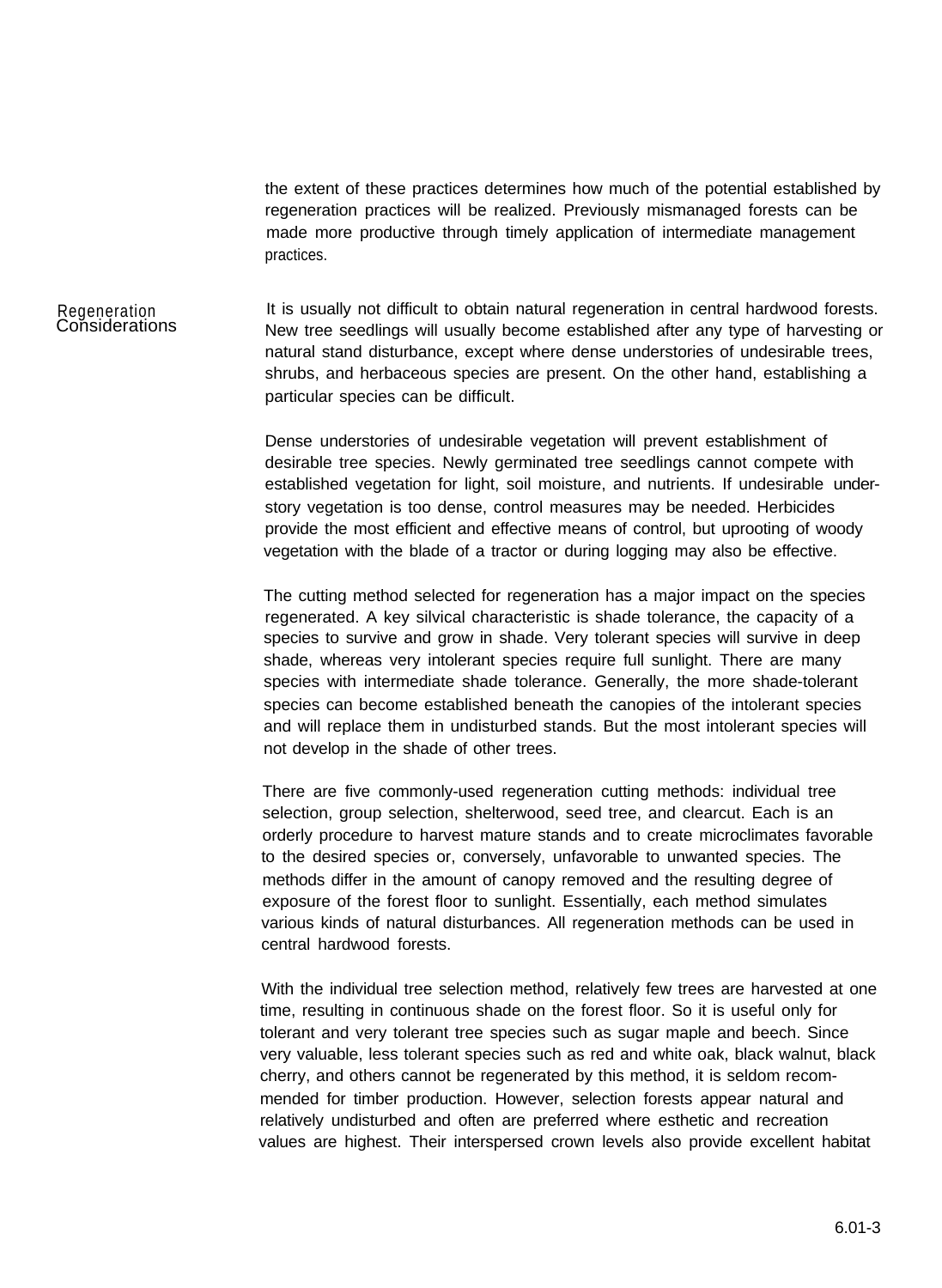for nongame birds. On the other hand, they generally provide poor habitat for ground dwelling birds and animals because plants in this stratum are not very diverse.

Methods other than single-tree selection are necessary to regenerate less tolerant species. Group selection cutting, with openings ranging from 1/3 to 2 acres in size, can be used to secure reproduction of desired, less tolerant species such as red oaks, white ash, green ash, black cherry, cucumbertree, red maple, and-to some extent-yellow-poplar. The proportions of valuable species may be less with group selection than obtained with shelterwood and clearcutting, but they are substantially higher than with single-tree selection. The mosaics of various size trees and variety of shrub and herbaceous species also provide excellent habitat for a wide variety of wildlife.

Epicormic branching on border trees with poor crowns may cause quality defects in group selection forests. Group and patch selection are seldom used for managing large properties because yield regulation and cultural practice applications are inefficient compared to other methods. However, group selection provides a useful compromise for landowners who want vegetative and wildlife diversity, but object to larger clearings.

Shelterwood and clearcutting methods are well suited to central hardwood forest types, where the most valuable species tend to be shade intolerant. The choice between the two cutting methods is based primarily on presence of advance regeneration of appropriate size, and wildlife, water, and esthetic objectives for each particular tract. Shelterwood cutting is useful in the oak-hickory type when oak advance regeneration is not adequate in size or numbers. Clearcutting requires fewer returns to the stand for cutting ("entries") and is less costly to administer than the shelterwood cuttings, so it is the preferred method when advance seedling regeneration is adequate. When shelterwood cutting is used, the number, intensity and sequence of cuts, intervals between cuts, and supplementary treatments applied must be carefully tailored to stand conditions and species present.

Clearcutting also produces more browse and forage for wildlife species such as deer than shelterwood cutting. However, browse is available over a longer period of time under a shelterwood. Clearcutting is the only cutting method that will produce a water increase large enough to justify cutting for this purpose. This is likely to be a serious consideration only on municipal watersheds.

Many forest users object to clearcuts and shelterwoods because of their appearance during the years immediately after cutting. Attempts to minimize slash and soil disturbance and limits on size of openings and their proximity to older ones help reduce visual impacts; even so, these cuts remain unsightly to many people As a consequence, clearcutting and shelterwood cutting are the least suitable in areas where recreation or visual goals are primary.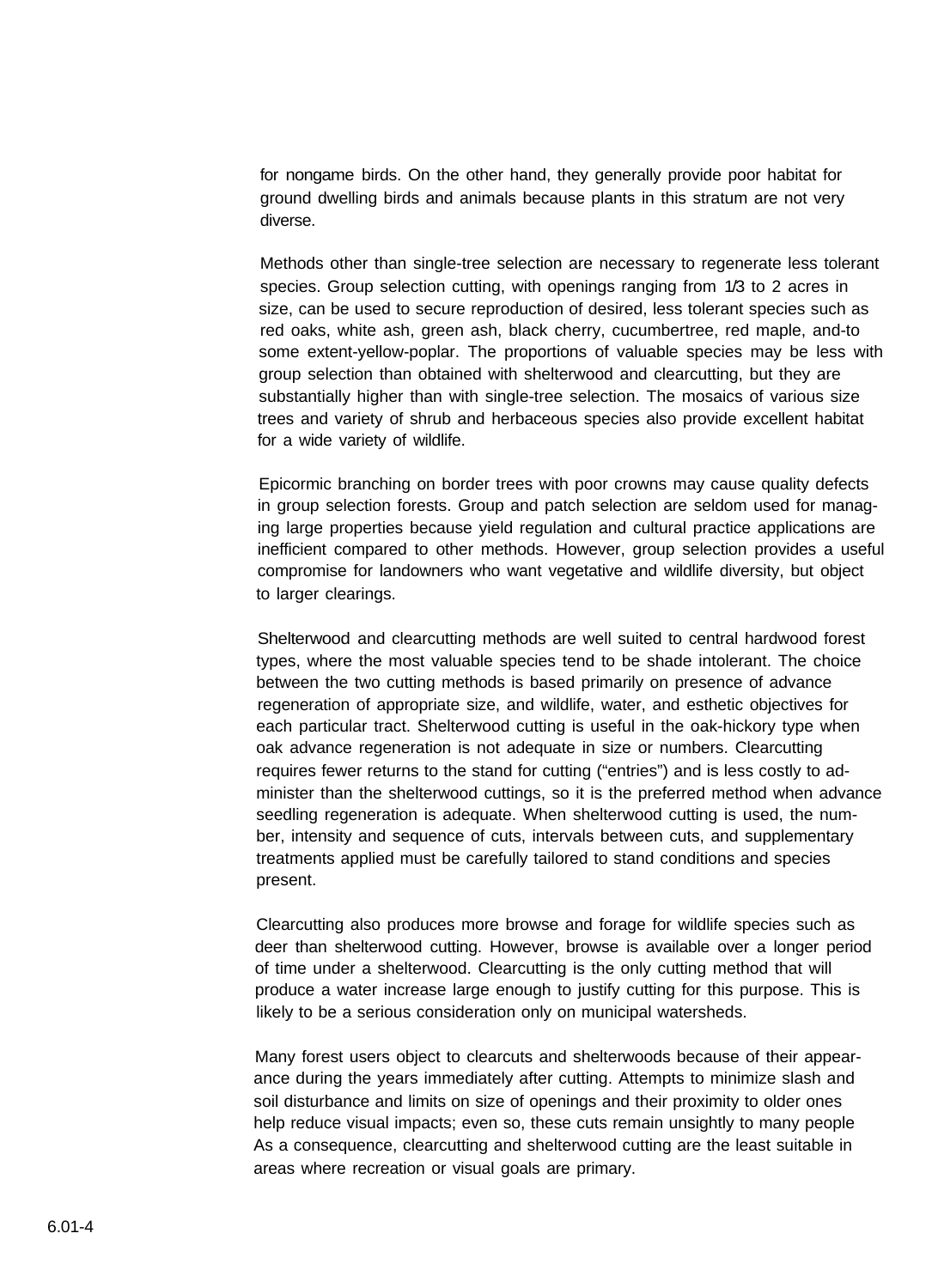There is no universal "best" regeneration method. Each method meets specific requirements and owners will have different objectives and different levels of resources available to meet those objectives. Since most landowners have varying objectives, several or *all* methods are off en appropriate for the same property.

**Intermediate Stand Management** Intermediate cuttings may be necessary to enhance the development of existing stands to meet the overall goals for the property. Some trees are cut or killed to ensure survival and growth of more desirable trees. Intermediate harvests may be commercial but often an investment is required because of tree size or value, or local market constraints. More specific information on intermediate management practices is found in the Notes that follow.

> In central hardwood forests, stands are often harvested through some form of "high grading" or cutting only the most valuable trees. When timber production is a management goal, intermediate cuttings must be considered for high graded stands. In these stands high value species and large diameter trees have been cut, leaving low value species and poor quality trees to occupy growing space, and to regenerate the next stand. This is still the most prevalent harvesting method on nonindustrial private forest lands.

Abundant reproduction usually develops beneath relatively open canopies of high graded stands, followed by suppression of the reproduction as the overstory expands. As a result of the suppression, the reproduction slows in growth and begins dying. The less tolerant species die first and many remaining stems develop poor form from bending toward crown openings. Ideally, the undesirable overstory should be cut or killed before it begins to suppress the desirable reproduction. Such release cuttings are effective if applied within 5 to 15 years, depending on overstory density. Usually all overstory trees should be cut or killed in one operation, but some trees might be left for longer periods. For example, trees that are undesirable for timber production may be highly desirable for wildlife habitat if they contain nesting cavities, perch sites, and produce mast or fruit.

There are millions of acres of older high graded stands in the eastern United States that have not had release cuttings. Invariably, undesirable growing stock greatly outnumbers desirable growing stock. But there are sufficient good growing stock trees in most of these stands to provide the base for a productive future harvest. You can start rehabilitation of such stands by an improvement cut. Cut or kill undesirable trees to favor better ones. Always encourage the development of the best trees. You want to accelerate the growth of the best trees, not merely harvest or kill the poor ones.